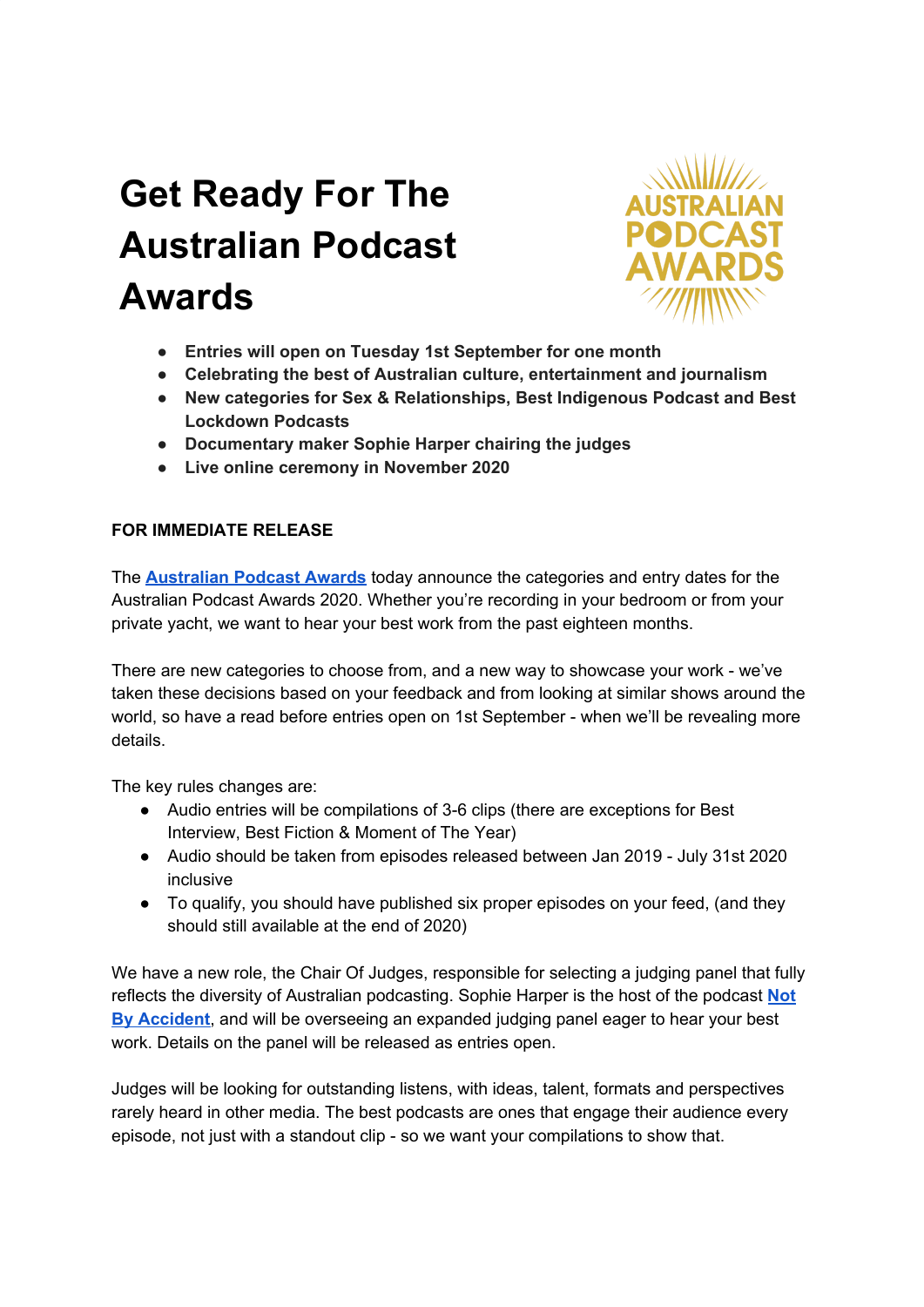We can't wait to hear what you've been up to!

You can find category information below, and there's also more information here:

- Entry [Guidelines](https://australianpodcastawards.com/entry-guidelines-2020)
- Full [Category](https://australianpodcastawards.com/categories-2020) List
- [Rules](https://australianpodcastawards.com/rules2020)

To keep in touch about the Australian Podcast Awards, sign up for the newsletter at [australianpodcastawards.com](https://australianpodcastawards.com/) or follow @auspodawards on Twitter.

# **CATEGORIES 2020**

# **Best True Crime Podcast**

Whether it's original investigations or pure storytelling, judges will be looking for well-researched programs, with evocative storytelling and human stories at its heart. Outstanding entries in this category will have crafted a format around the material available, whether that's archive, original interviews or other techniques, playing with this most established of podcast genres to create something unique.

#### **Best Family Podcast**

Recognising the shows that entertain children with either high quality storytelling, amazing facts or very silly jokes. OR: parenting podcasts that tell it like it really is, help us overcome those stressful times and give us fresh insights into modern family living. Outstanding entries in this category will... educate their audience in an accessible and entertaining manner. Children's podcasts should demonstrate how they engage listeners through format, casting and tone.

#### **Moment Of The Year**

The most impactful, visible, compelling single piece of audio produced this year and exclusive to a Australian podcast. Outstanding entries in this field... will have kickstarted a national debate, got the social networks in a frenzy, or been widely shared to non-podcast audiences. Your written entry should include evidence of this.

#### **Best Branded Podcast**

Showcasing the best examples of advertiser-funded podcasts, where both the editorial and sponsor's aims are seamless and beneficial... and, above all, make a great listen. Outstanding entries in this category will demonstrate either added value to the brand's established consumer base, or reach beyond to new audiences.

#### **Best Comedy Podcast**

Not to be confused with our entertainment category, this is for podcasts that aren't just funny… but have finely crafted jokes inside\*. From panel shows to parody, improv to sitcoms - and entirely new formats that only podcasts can create - judges have been instructed to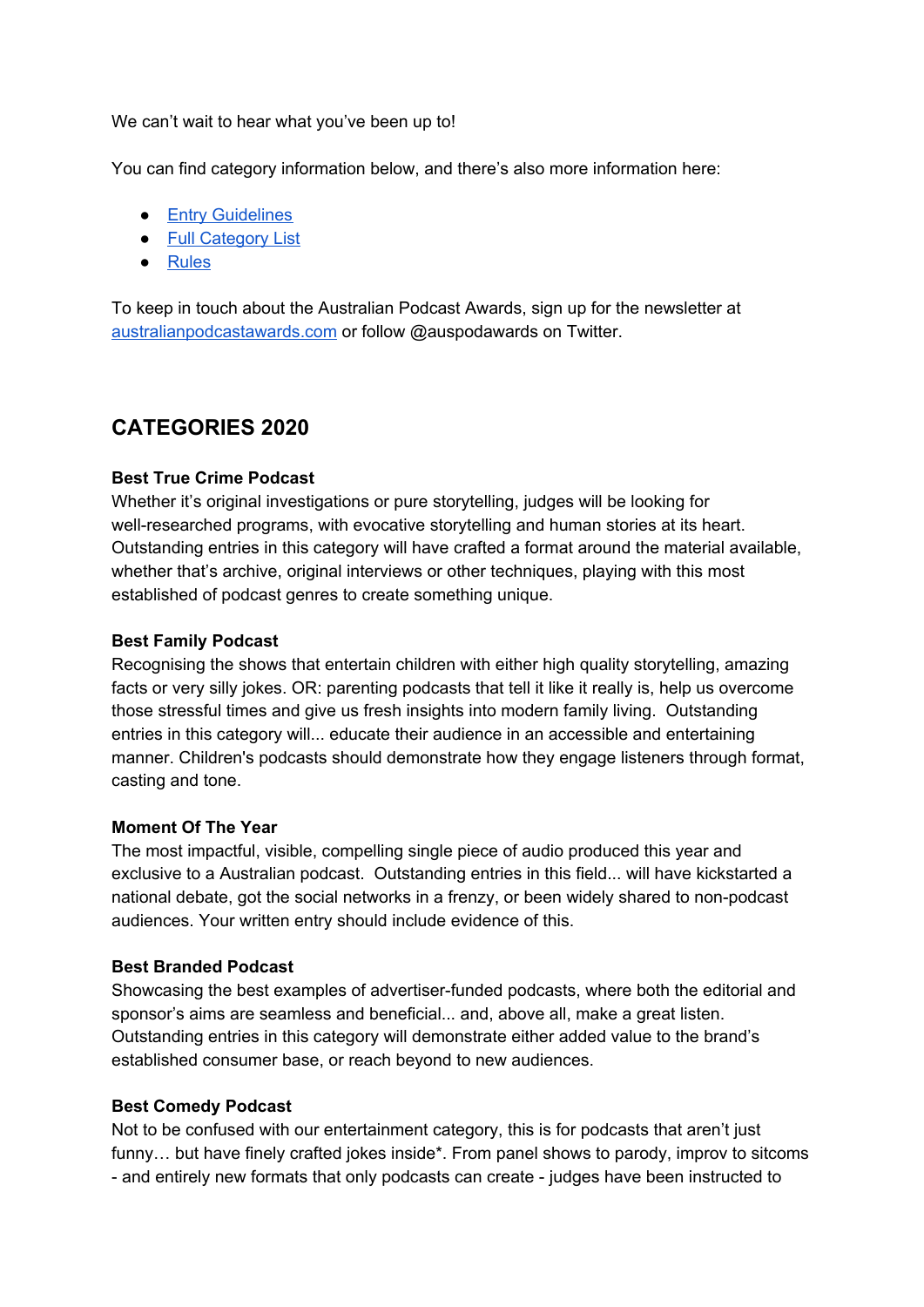reward the podcast that tickled the jury the most, not necessarily the one that appealed to everyone.

Make one judge laugh harder than any of the other entries, and you'll walk away with the prize. Outstanding entries in this category will be markedly different from traditional radio formats, pushing boundaries that can't be breached on FM.

\* we recognise there are different types of comedy: it could be belly laughs, sweet-natured, angry or timely satire, just plain surreal... all are welcome.

# **Best Arts & Culture Podcast**

Celebrating the arts across all cultures: the podcasts that encourage us to seek out new releases or forgotten classics - through reviews, interviews, discussion.... any or none of the above. Outstanding entries in this category will go beyond episode recaps or the typical 'thumbs up/down' critiques and give listeners fresh angles on the arts they love, with genuine and passionate presentation.

#### **Best Fiction**

Incorporating drama, readings, and ground-breaking new formats for storytelling. Outstanding entries in this category will incorporate production that suits the story/stories and sound design that acknowledges an audience primarily of headphone users. New writing, new talent, new ways of looking at the world - these will be noted favourably.

For Best Fiction you can submit up to 30mins of audio. This can be in the form of a single piece, or a selection of up to 5 clips. Please also note that you have to have released at least three episodes in the past eighteen months to qualify.

#### **Best Documentary Podcast**

From why we need bees to the intricacies of language - entries here should improve our understanding of ourselves and the world in an entertaining and accessible way. Whether your thing is entertaining trivia or any number of gloriously niche subjects, you should make audiences smarter the longer they stay listening. Outstanding entries in this category will elevate the potentially driest of subjects to unmissable listening, making best use of podcasting's unique qualities.

#### **Best Radio Podcast**

For shows that might have been lost in the schedule, but found a great home in podcasting. This category recognises the radio programs that appeal to podcast audience's sensibilities, and the key aim of the Australian Podcast Awards: to recognise programming that honours fresh perspectives, new formats or alternative viewpoints unheard in mainstream media.

Only podcasts where the content, in the majority, first aired on broadcast radio are eligible for this category.

#### **Best Business Podcast**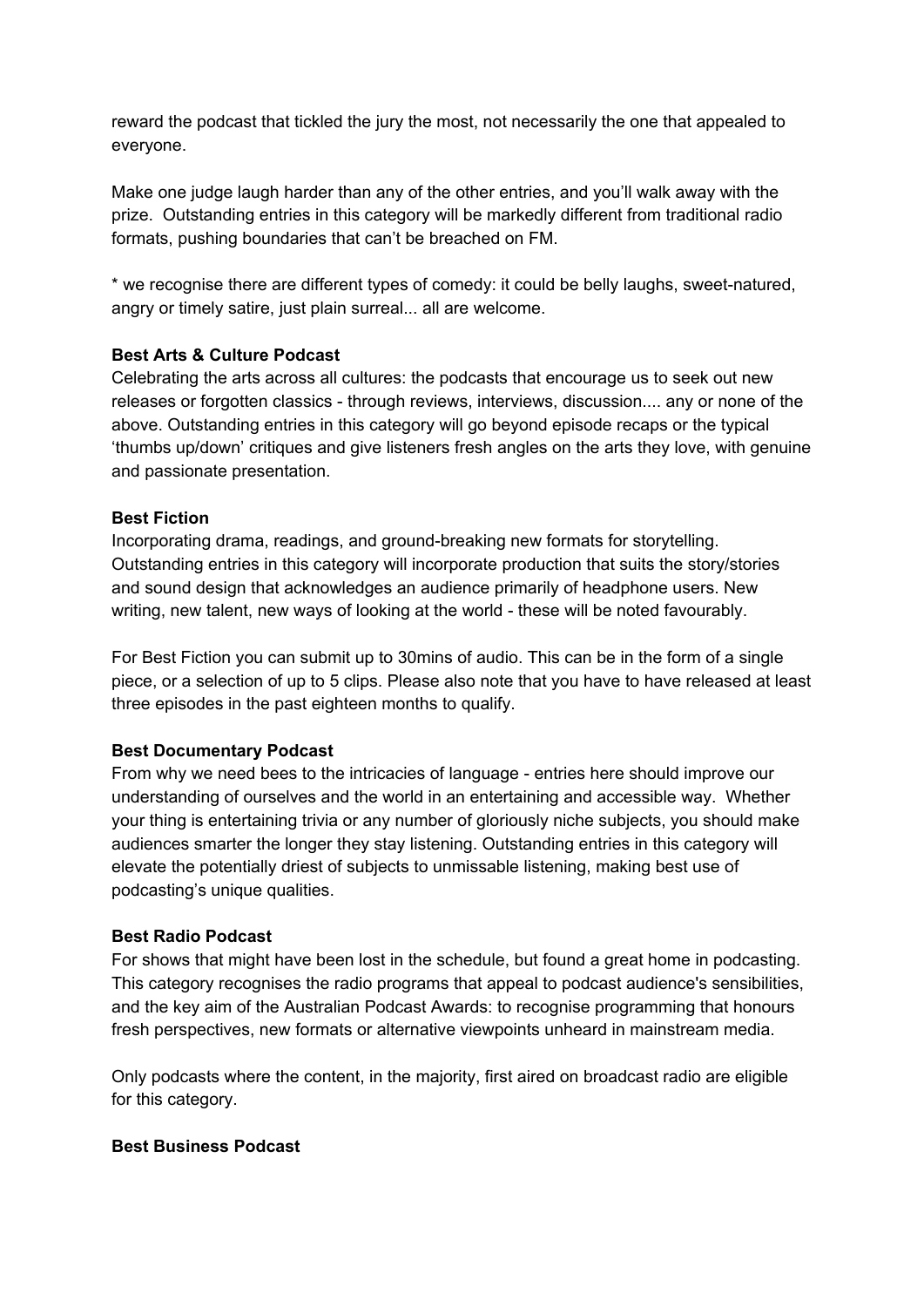Inspiring the next generation of CEOs, COOs and other acronyms. You could be showcasing stories of great leadership, or helping listeners make every penny count. As with all our categories, we're looking for shows that reflect the diversity of ideas, backgrounds and industry in our country. The best entries will need to be fresh-sounding, personable and inclusive.

#### **Best Network or Publisher**

This category is for companies that have a public-facing brand around a slate of shows. Your entry should include work from up to five podcasts in single clips, demonstrating the range and quality of content you're producing. In addition, your written submission should detail your success this year, in whichever ways you define that success.

# **Best Wellbeing Podcast**

New for 2020, we'd like to showcase the best self-help and improvement podcasts focusing on positive mental health. Your audio entry should illustrate how you tackle sensitive and sometimes traumatic issues with compassion, and/or provide a toolkit for listeners to apply to their own lives.

For the judge's sake, please add any trigger warnings to your track-listing.

#### **Best Lockdown Podcast**

It's been a hard year. This category celebrates the shows that have addressed this with their analysis and insight, or their ability to entertain and distract. Whether you're a new show making sense of COVID-19 or an existing show retooled for the most challenging event of our age, showcase what you've done to get us through it.

#### **Best New Podcast**

We also want to champion the best launch of a show across any genre - if you have managed to start well and keep getting better, tell us how. To qualify, you will have started the podcast - and launched six episodes - since January 2019. Outstanding entries in this category will demonstrate the creative potential of the show, through new talent, writing or formats, rather than its current listener reach. Judges will want to label the winner 'the ones to watch' and forever claim they were listening from the beginning.'

#### **Best Sports Podcast**

Maybe you have incisive analysis, exceptional pundits and great access - or perhaps the discussion is merely a sideshow to the blossoming, unspoken romance between your contributors. Regardless, if you have a loyal audience and an entertaining show, you should enter.

Outstanding entries in this category will be able to demonstrate a fanbase loyal to the podcast beyond the dreams of most sports clubs. Audience size is not a factor: making niche sports accessible to wider audiences would be as valued here as much as any show pegged to a major sporting tournament.

#### **Best Interview**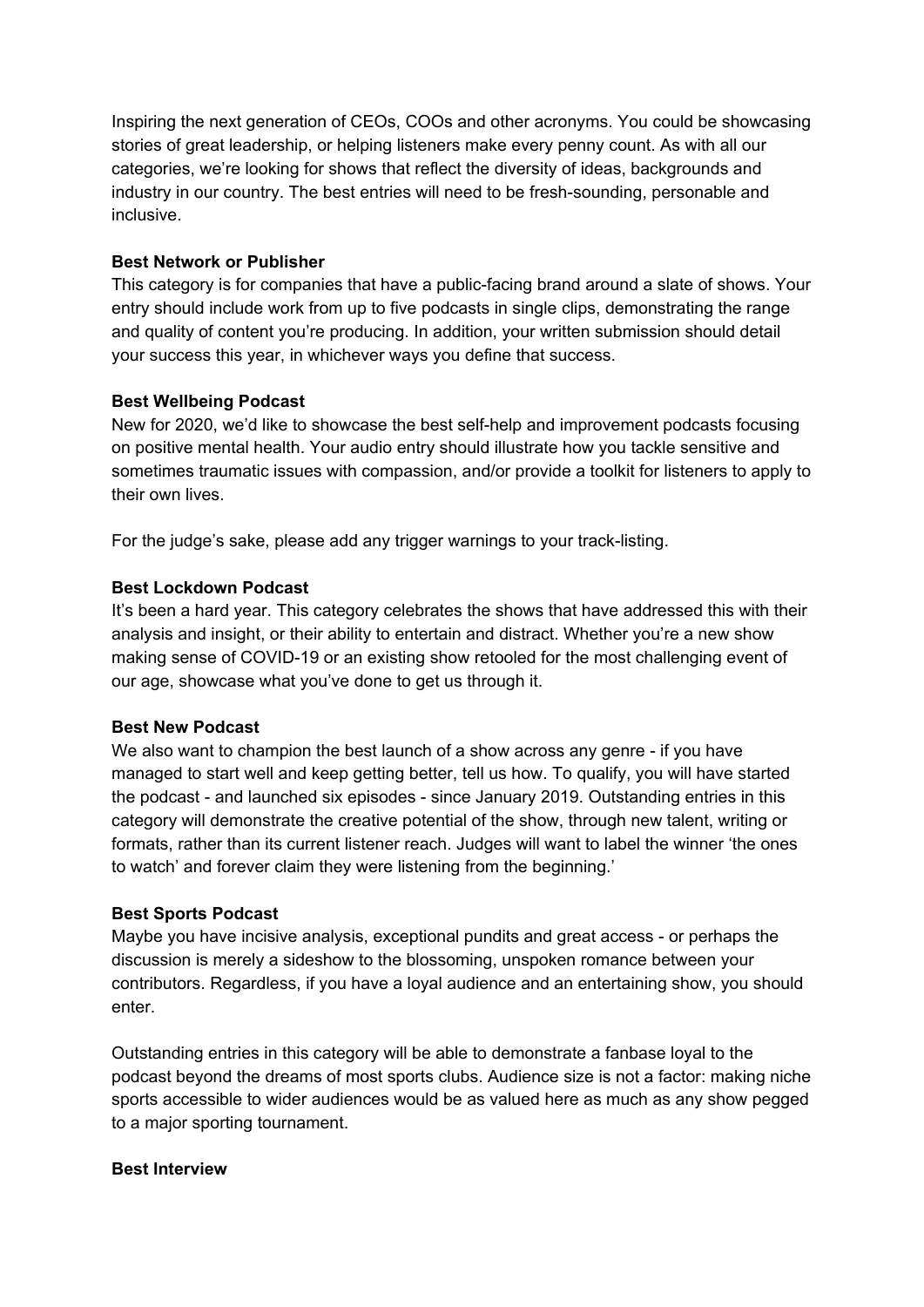Incorporating interview formats across many topics: from books, to comedy, to health, to human interest. Whether your guests are super famous or just really, really interesting... perhaps they're edited with a light touch, or cut down to size... either way, we want our judges to discover the finest, most compelling, incisive conversation produced this year.

Unlike most other categories, entries can be one extract from a podcast published since January 2019, up to 15mins in length.

### **Best Current Affairs Podcast**

Whether you are a business, news and current affairs show, publishing regular discussion formats or original journalism, we want to hear podcasts that have sought insight into our complex society. Outstanding entries in this category will find new angles on recent events, beyond the headlines and 24-hour news cycles, retaining relevance with an audience beyond the week they were published.

#### **Best Entertainment Podcast**

Incorporating music shows, magazines, true storytelling and chat-based formats. If you put a spring in your listeners' step, if you provide toe-tappin', chin-strokin', chuckle-inducin' escapism... you should apply within. Outstanding entries in this category will revel in their eclecticism, curating content or features that your subscribers unquestionably consume with open hearts and minds.

#### **Best Sex & Relationships Podcast**

Recognising the great work being done in sex education and relationship advice; representing a wider variety of sexual experiences than has previously been the case in mainstream media.

Outstanding entries in this category will have a high standard of research (whether in terms of guests or subject matter) and presentation that confronts taboos in an entertaining and accessible way.

# **SPECIAL AWARDS**

# **The Creativity Award**

Chosen at the discretion of the judges, this award recognises a single piece of audio so creatively dazzling that it deserves its own trophy. That could be the result of great storytelling, sound design, performance, editing… or any combination of the above. Just enter any judged category above to be considered.

#### **Best Indigenous Podcast**

We want to celebrate the great podcasts being made by First Nations producers and presenters. The podcast can be across any genre, and the nominees will form an essential playlist for all Australians.

To be considered for this award, enter any category above and use the opt-in tick box. This category is free to enter.